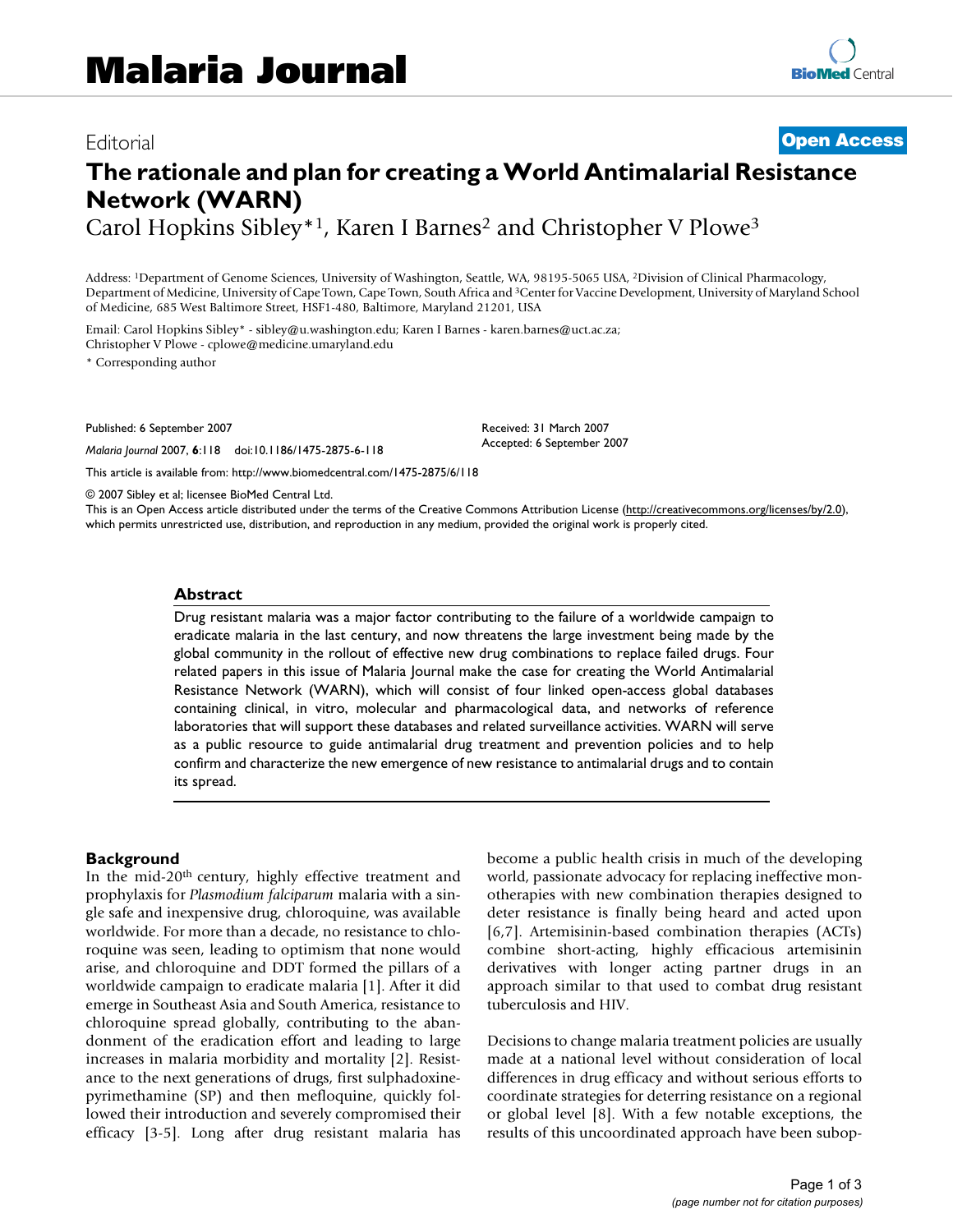timal at best, and arguably catastrophic. Decisions have been made based on insufficient evidence, and treatment policy changes have been made too late and implemented too ineffectively, at a huge cost to health and life in addition to the heavy financial burden to households and healthcare providers.

The high levels of support and enthusiasm accompanying the roll-out of ACTs create an historic opportunity to get it right this time. The transition from 20<sup>th</sup> century monotherapies to 21st century ACTs has spurred a massive increase in the number of studies of clinical drug efficacy being conducted, many accompanied by the research on genetic correlates of drug resistant malaria and the changes of *in vitro* responses of *P. falciparum* to antimalarial drugs. Moreover, the relationship between the pharmacokinetics and treatment response is being elucidated for key antimalarials The World Health Organization has recently published a compendium of these data [9] and a number of meta-analyses have been published [10-13]. However, the many differences among the studies in design, execution and analysis, and especially in formats for recording and reporting data, reduce greatly the utility of these pooled datasets [14,15]. In addition, access is frequently limited to the summary data, and data from unpublished studies is often not available. Thus, a new approach to collation, analysis and presentation of the data on drug resistant malaria is urgently needed.

More than 50 countries have changed their national policy to recommend ACTs as the first line treatment for falciparum malaria, but in many malaria endemic countries both financial and practical difficulties have slowed the implementation of these new policies. There is vigorous debate about which drug combinations are the most suitable and how these new treatments should be deployed and funded. In this context, it is of paramount importance to policymakers, funding bodies and researchers, to document the clinical efficacy of existing treatments and establish an ongoing surveillance system to monitor the continued efficacy of new antimalarials. Moreover, there is little doubt that resistance will eventually evolve, even to the ACTs. When this happens, the earliest possible warning of resistance to either the artemisinin derivatives or their partner drugs will be the key to avoiding the disaster that would entail the loss of this pivotal class of drugs. It is even possible that a sensitive global surveillance system for ACT resistance could guide strategies to contain and deter resistance.

# **The plan**

Four papers in this issue propose the creation of a webbased World Antimalarial Resistance network (WARN) that would be accessible to all users. This comprehensive efficacy and resistance database will provide malaria control managers, surveillance programs and policymakers with prompt access to up-to-date evidence of temporal and geographic trends in antimalarial drug resistance at the global scale. By detecting early indications of resistance, the database will permit focused epidemiological and parasitological investigations to confirm, or importantly, refute, suspected antimalarials drug resistance, providing evidence to support the case for or against a change in treatment policy. In addition, it would inform optimal utilization of antimalarials and facilitate the longest possible useful therapeutic life of the available antimalarial drugs and drug combinations.

These goals require a robust, prompt, accessible, flexible and comprehensive collation of high quality data on anti-

**World Antimalarial Resistance Network (WARN) I: Clinical efficacy of antimalarial therapy**  Provides a rationale and plan for developing a comprehensive open-access database containing individual patient data from clinical trials of antimalarial drugs to identify global trends in therapeutic efficacy

**World Antimalarial Resistance Network (WARN) II: In vitro antimalarial drug susceptibility** 

Describes the creation of a global network of laboratories for in vitro monitoring of antimalarial drug susceptibility and highlights the critical role of in vitro surveillance to detect emergence of resistance to artemisinins and ACT partner drugs

**World Antimalarial Resistance Network (WARN) III: Molecular markers for drug resistant malaria**  Provides a rationale and plan for developing a global database for molecular resistance markers to help guide choices of first-line drugs and to accelerate the identification and validation of new markers of resistance to artemisinins and ACT partner drugs

#### **World Antimalarial Resistance Network (WARN) IV: Clinical pharmacology**  Describes the need for a network of reference laboratories and pooled pharmacokinetic-pharmacodynamic data to distinguish whether treatment

failure is due to inadequate drug levels or to intrinsic parasite resistance

# List of papers in this issue describing creation of global cl ing a World Antimalarial **Figure 1** Resistance Network (WARN) inical, in vitro, molecular and clinical pharmacology databases compris-

List of papers in this issue describing creation of global clinical, in vitro, molecular and clinical pharmacology databases comprising a World Antimalarial Resistance Network (WARN).